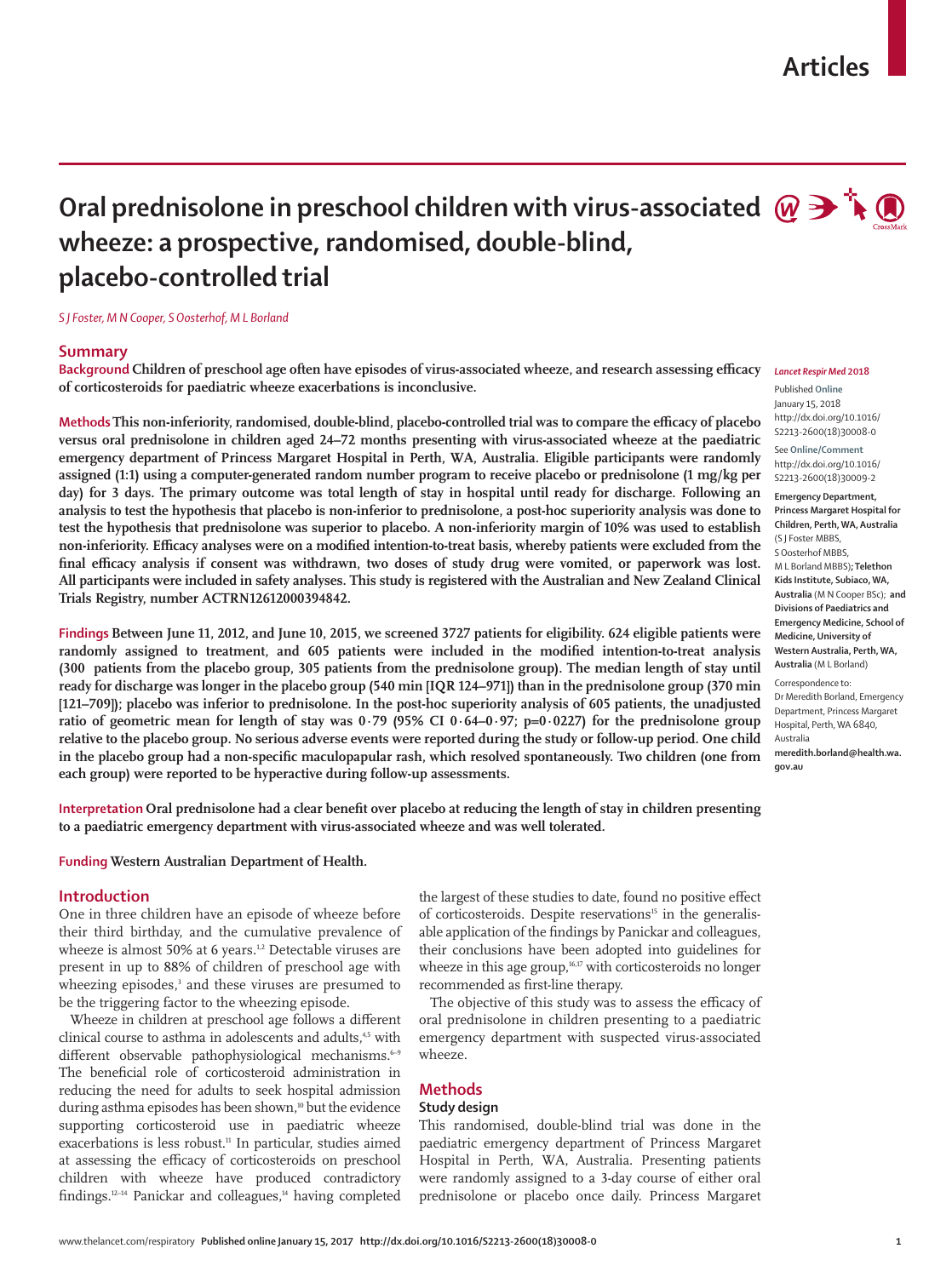#### **Research in context**

#### **Evidence before this study**

We searched MEDLINE, Embase, and the Cochrane Library from inception until Aug 25, 2017, for any full reports of trials, systematic reviews, and meta-analyses using the terms "wheeze", "asthma", "glucocorticoid\*", "prednisolone", "prednisone", and "dexamethasone". We limited the search to studies in human beings and children. We excluded studies in adults and studies in which the steroid was not delivered as an oral medication. Six studies were identified as relevant and sufficient quality (randomised control trials). The investigators of the most recent of these studies (in 2009) concluded that oral prednisolone was not superior to placebo in children of preschool age presenting to hospital with mild-to-moderate wheezing associated with a viral infection. This conclusion was in direct contradiction to findings of a previous study that led investigators to conclude that a 3-day course of oral prednisolone effectively reduced disease severity, length of hospital stay, and the duration of symptoms in children aged 6–35 months with virally induced respiratory distress. Both studies received criticism for the inclusion of patients who were probably presenting with bronchiolitis rather than virus-associated wheeze. The remaining studies did not limit their participant recruitment to preschool aged patients or were

Hospital is the sole tertiary paediatric emergency department for WA, Australia, with an annual census of about 70000 patients. The trial was originally designed and is reported as a non-inferiority trial to test the hypothesis that placebo is non-inferior to prednisolone. After the completion of data collection and before data analysis, the study's analysis plan was revised to include, following the completion of the analysis for the primary non-inferiority hypothesis, a post-hoc superiority analysis testing the hypothesis that prednisolone was superior to placebo. This change was made to: (1) ensure the reported results were in line with, and hence, directly comparable with the existing literature; (2) aid in the inclusion of this study's results in future meta-analyses; (3) provide effect sizes in a direction that facilitates a more intuitive interpretation for clinicians; and (4) aid in interpretation because the placebo intervention in this trial is not something that could feasibly be implemented as a treatment regimen within standard clinical practice. The study was approved by the institution's Child and Adolescent Health Service Human Research and Ethics Committee.

See **Online** for appendix

#### **Patients**

Eligible patients were children aged 24–72 months presenting to the paediatric emergency department with a clinical diagnosis of wheeze plus symptoms or signs of a viral upper respiratory tract infection. Predefined exclusion criteria were: presenting oxygen saturation less than 92% in room air, features of critical wheeze (silent chest on auscultation or exhaustion with or without

post-hoc analyses that were too underpowered for any meaningful interpretation.

#### **Added value of this study**

Oral prednisolone was beneficial compared with placebo in reducing the length of hospital stay in preschool aged children presenting with virus-associated wheeze. We ensured that all participants were presenting with virus-associated wheeze and not bronchiolitis by setting the lowest age limit to 2 years. We identified the specific trigger virus for the wheezing episode in almost two-thirds of participants, which has not been investigated or reported to date. This study also included patients presenting with more severe exacerbations of wheeze than previously studied, and our findings from subgroup analyses showed that oral corticosteroid was most effective in patients with features of severe wheeze or a history of asthma.

#### **Implications of all the available evidence**

Oral prednisolone should be administered early in the management of virus-associated wheeze in preschool aged children presenting to the emergency department. The greatest efficacy of prednisolone in virus-associated wheeze was seen in patients with features of severe wheeze or a history of asthma and appeared to be independent of the triggering virus type.

cyanosis), clinical evidence of shock or bacterial sepsis, active varicella infection, high clinical suspicion of alternative diagnosis for wheeze (such as inhaled foreign body), previous intensive care unit admission with wheeze or asthma, premature birth (defined as <34 weeks' gestation), known cardiac or other respiratory disease, ongoing immunosuppressant therapy or immunodeficiency, upper respiratory tract structural abnormality, oral corticosteroid therapy within the preceding 14 days, known allergy to prednisolone, or previous enrolment in the current study. The paediatric emergency department staff screened all eligible children, and those who were confirmed as meeting criteria received bronchodilator therapy as per Princess Margaret Hospital guidelines (appendix). Written informed consent was obtained from the child's guardian.

# **Randomisation and masking**

Patients were randomly assigned in a 1:1 ratio to receive either prednisolone or placebo (formulated by the hospital manufacturing pharmacy and matched for volume, concentration, colour, smell, and taste). The study drugs were prepared into matching bottles, identified only by a four-digit study number. The randomisation schedule was prepared by the clinical pharmacist and was double-blind; computer-generated study numbers were assigned sequentially and randomisation carried out in blocks of six. The clinical pharmacist labelled all bottles with blinded study numbers and retained the randomisation code. Patients, guardians, doctors, the research team, and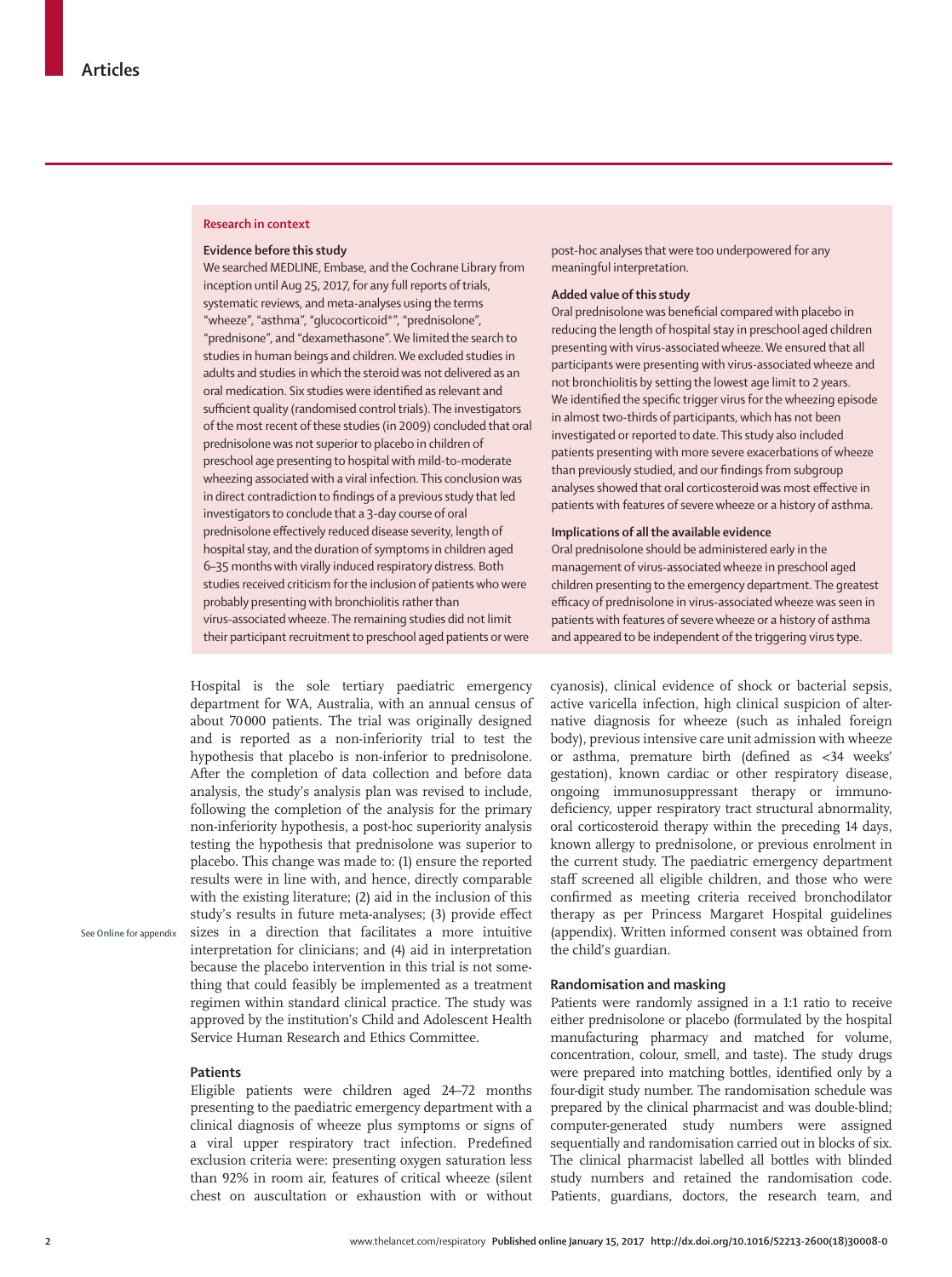biostatistician were all masked to group allocation through to the completion of statistical analysis.

# **Procedures**

To assess the severity of the wheeze, a pulmonary score (ranging from 0 for no wheeze or very mild wheeze, to 9 for severe wheeze)<sup>18</sup> was calculated by the clinician at initial clinical assessment. Before receiving inhospital bronchodilator of six puffs of salbutamol (100 mg per metered dose; Ventolin, GlaxoSmithKline, Australia) via a small-volume spacer (Space Chamber Plus**,** Medical Developments International, Australia), data were collected for initial physiological parameters, symptom presence and duration, drugs received before admission to the paediatric emergency department, and family history of asthma or atopy. Guardians completed a questionnaire about the management of the wheeze episode before attendance at the paediatric emergency department, past wheezing and medical history, past therapies for wheeze, and childhood environment relating to breastfeeding and exposure to tobacco smoke. A nasal specimen was collected from each patient using a flocked swab, which was stored and tested via the standard hospital laboratory protocols for viral detection.<sup>19</sup> Patients were then randomly assigned to begin oral prednisolone (1 mg/kg) or placebo treatment once a day for 3 days.

Upon randomisation, the next numbered bottle of study drug was selected by the treating doctor, and the first dose of prednisolone (Redipred**,** Aspen Pharmacare Australia) or placebo was administered by a nurse. Subsequent doses were administered either by the guardian after discharge or, if admitted, by ward staff as prescribed to complete the 3-day course. If the patient vomited within 30 min of the first dose, administration was repeated. If vomiting recurred, the patient was withdrawn from the study, the vomitting was recorded as an adverse event, and further care for the patient was determined by the treating clinician.

All patients continued treatment as per hospital guidelines for wheeze, with the decision on further bronchodilator therapy made by the treating clinician. The response to therapy was assessed before the disposition decision of discharge home, admission to emergency short stay unit (ESSU), or direct admission to the inpatient ward. The ESSU is located within the paediatric emergency department and solely managed by paediatric emergency staff; many patients determined to be stable but not suitable for discharge within 4 h were admitted to the ESSU for up to 24 h.

A definite dose of corticosteroid was administered to the patient if the clinician admitting the patient to the inpatient ward deemed this necessary, and the patient remained in the intention-to-treat analysis and completed the follow-up data collection as planned. The continuation of the study drug was at the discretion of the inpatient clinician. Patients who were admitted were ready for discharge when their respiratory status had improved, as evidenced by no substantial wheeze with good air entry, tolerating 3-h bronchodilator therapy, and clinical observations within normal age-appropriate range. This was determined by study research assistants using the predetermined criteria on chart review. By contrast, the decision to discharge patients from the emergency department or ESSU was determined and recorded by the treating clinician in real time. Subsequent unscheduled medical attendances or adverse clinical events were captured at follow-up via completion of a 7-day symptom diary and at a 10-day and 3-month phone call by masked research assistants.

Adverse events were monitored throughout the study. During follow-up phone calls, guardians were asked for the presence of vomiting or any other reasons (eg, rashes, behavioural changes) for not completing the study drug. An independent data and safety monitoring committee (DSMC) with no other role in the study reviewed any reported serious adverse events.

#### **Outcomes**

The dual primary outcomes of the study were originally specified as length of stay within the emergency department and the total length of stay within the hospital. These outcomes were initially defined to reflect global variation pertaining to the way patients are managed within emergency departments before transfer of the patient to inpatient services. During the recruitment phase of the study, the primary outcome of length of stay within the emergency department was determined as not reflective of the clinical condition and ongoing management needs of the patients included in the study. Numerous non-clinical factors were identified, including capacity pressures and the administrative 4-h rule<sup>20</sup> that affected the length of stay in the emergency department and the use of ESSU to allow prolonged managed care in the emergency department until the need for inpatient care was determined. Given the limitations of the original primary outcome, it was revised to only total length of stay within the hospital until ready for discharge (both emergency department and inpatient, if applicable) to objectively reflect the clinical course of the study patients. The total length of stay was calculated as the difference (in minutes) between the time of study drug administration and the predefined clinical state of ready for discharge. The actual length of stay was also examined but was deemed less accurate because it is affected by non-clinical factors such as the time of day the patient was ready to be discharged and delays in families arranging transport to their place of residence.

Secondary outcome measures relating to the first 7 days after hospital discharge included hospital or general practitioner re-attendance, hospital readmission, mean number and duration of salbutamol treatments given in hospital and during the first 7 days after discharge, mean duration of residual symptoms after discharge,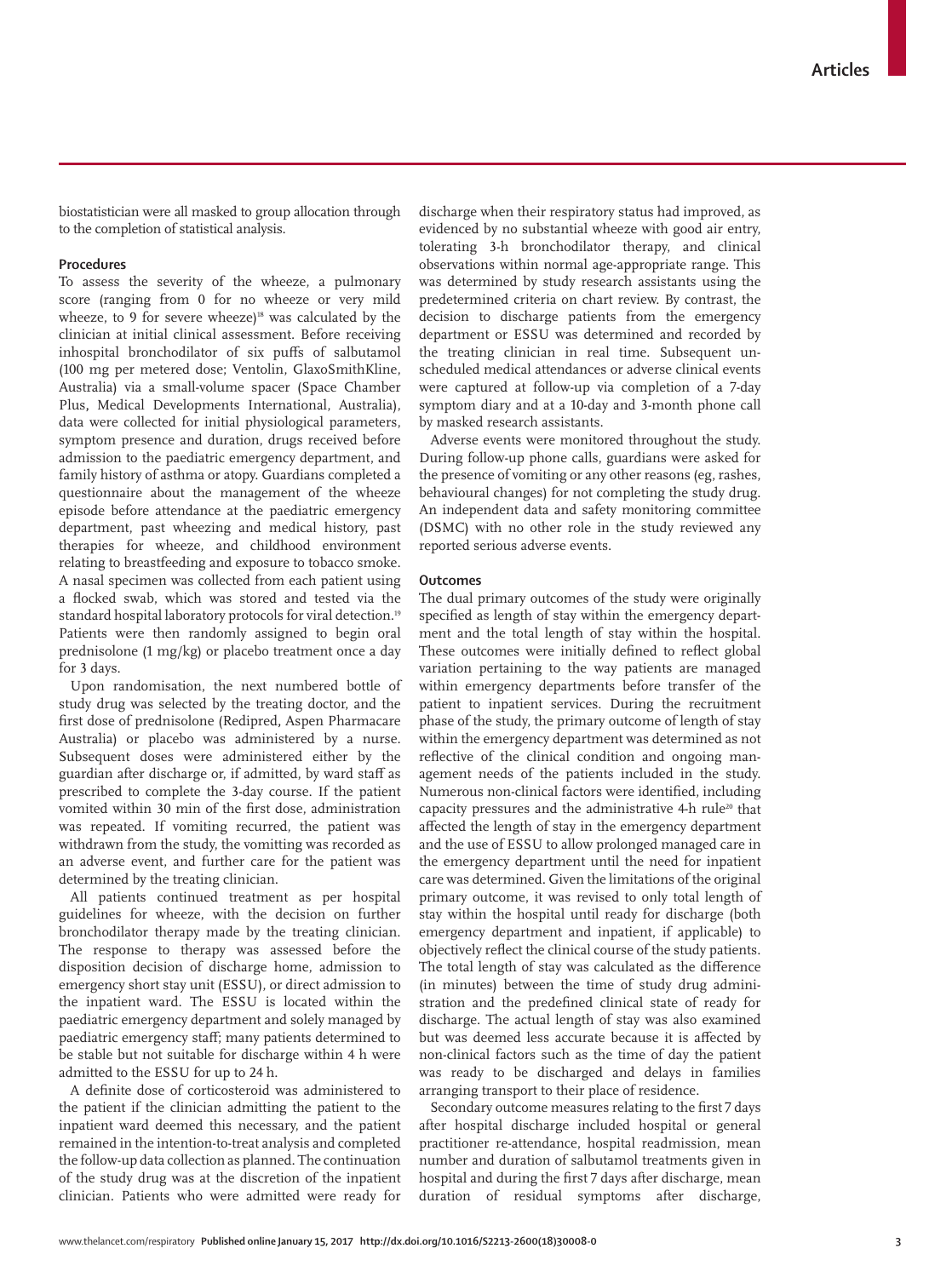

#### *Figure 1:* **Trial profile**

\*Study paperwork was missing for two patients. †Study paperwork was missing for two patients.

and incidence of additional therapies introduced. Data relating to the longer-term effect of corticosteroid use were collected for the following secondary outcomes at 3 months after discharge: recurrence of wheeze; drugs regularly administered for wheeze; and number of medical attendances for wheeze. Virus identification data were collected for the influence of virus type on disease severity, symptom duration, wheeze recurrence, and effect of corticosteroid in wheeze in different virus types acutely.

Outcomes related to the enrolment emergency department attendance and those measured within the first 7 days after hospital discharge are presented fully here. The remaining secondary outcomes detailed above will be presented in subsequent manuscripts focusing on the longer-term effect of corticosteroids and the role different virus types may have in this patient cohort.

# **Statistical analysis**

The study was powered on the basis of the planned analysis of participants exceeding a 4-h stay within the paediatric emergency department. Assuming 45% of participants in the prednisolone group met this condition, the study required 304 participants per group to have sufficient (>80%) power to determine non-inferiority, with a non-inferiority margin of 10% and an α value of 0·05. An interim analysis was done by an independent biostatistician after the discharge of the 304th patient. The DSMC reviewed the results of this interim analysis and approved the continuation of the study. Categorical variables were compared between groups using a  $\chi^2$  test or Fisher's exact test; continuous variables were compared using Student's *t* test (parametric variables).

The analysis of length of stay until ready for discharge consisted of linear regression with length of stay log-transformed before analysis. The model coefficients, reported with 95% CI, are thus interpreted as the unadjusted or adjusted ratio of geometric means for the prednisolone group relative to the placebo group. As a deviation from the protocol, which pre-specified intention-to-treat analysis, we did a modifed intention-totreat analysis whereby patients in the placebo and predniolone groups were not included in the final analysis because consent was withdrawn, two doses of study drug were vomited, or paperwork was lost. Potential confounders adjusted for in the analysis were defined a priori and included age, personal and family history of atopy, baseline pulmonary score, and presence of virus. A Kaplan-Meier survival plot was generated to graphically present length of stay by group.

As a post-hoc sensitivity analysis, to demonstrate the robustness of the observed results and aid in both decision making and hypothesis generation, $21$  the primary outcome measure, length of stay until ready for discharge, was examined as three different derived dichotomous variables: (1) length of stay longer than 4 h to examine the effect of treatment on short-term hospital stays, in line with the administrative 4-h rule;  $20$  (2) length of stay longer than 7 h, as a reflection of the overall observed median length of stay; and (3) length of stay longer than 12 h, to represent a longer inhospital stay. In a prespecified subgroup analysis, data were stratified by wheeze severity as defined by the objective measured pulmonary score category (adapted from the institution's wheeze management guidelines; appendix). The pulmonary score, devised by Smith and colleagues,<sup>18</sup> provides a score relative to exacerbation severity and was an established adjunct to clinical assessment used in the paediatric emergency department before study com-mencement. All staff were competent in its use, and it was therefore chosen as a pragmatic severity scoring system for the study. The pulmonary score does not explicitly categorise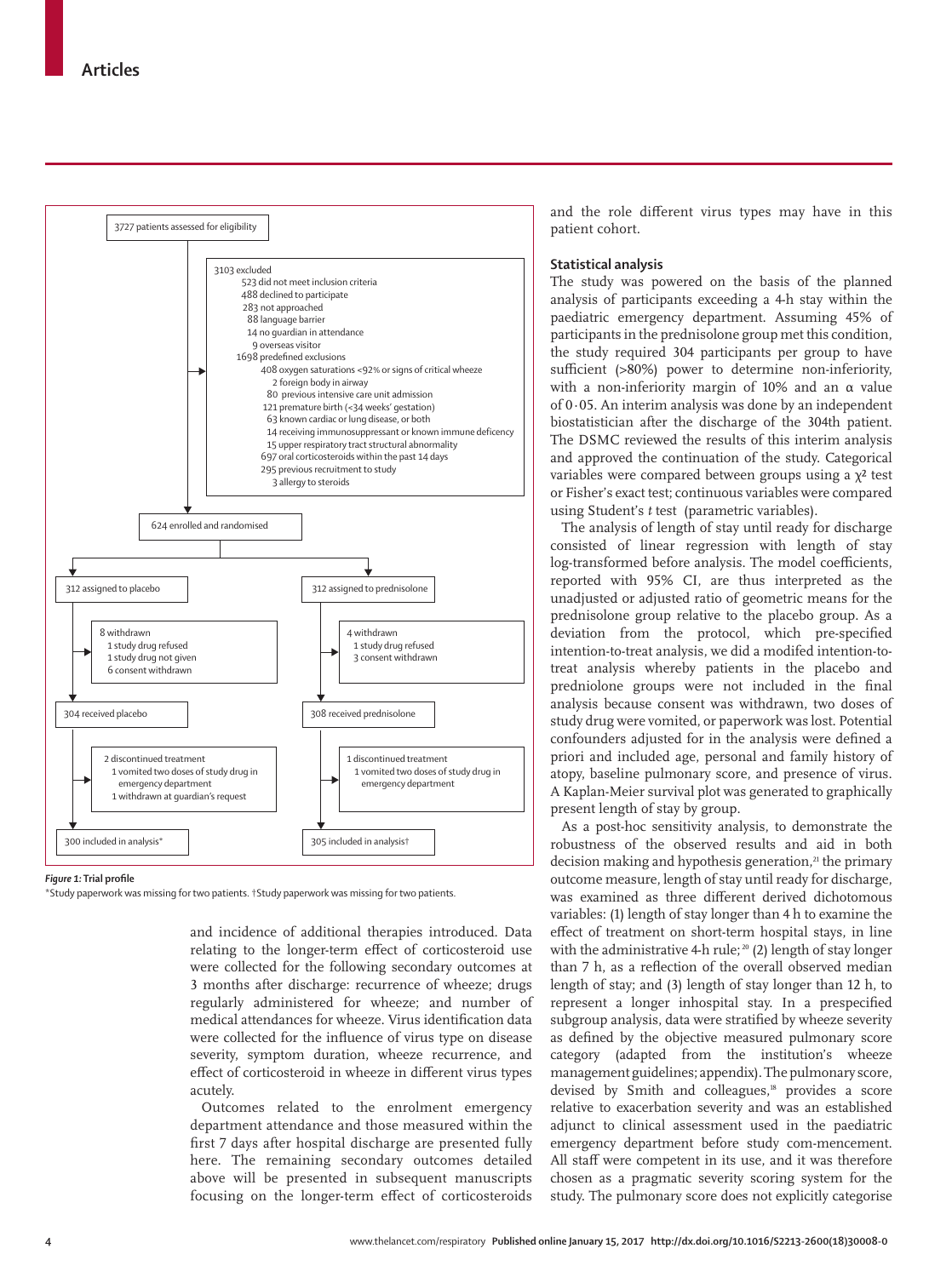exacerbation severity specifically into mild, moderate, or severe. After an inspection of pulmonary score distribution, and on the basis of clinical insights into the definition of pulmonary score, a pulmonary score of less than 5 was used to classify a clinical presentation of wheeze as mild, a score of 5 as moderate, and a score of more than 5 as severe. Data were also stratified by viral antigen status (where data were available) and by history of asthma status. In post-hoc subgroup analyses, participants were stratified by use of salbutamol before arrival at the emergency department as a subjective marker of wheeze severity.

With the exception of the per-protocol analysis, dichotomous outcomes were analysed using log-binomial regression with effects expressed as a relative risk with 95% CI; the per-protocol analysis was completed using logistic regression with effects expressed as odds ratios with 95% CI.

All data manipulation and analysis were completed in R version 3.3.2. This study is registered with the Australian and New Zealand Clinical Trials Registry, number ACTRN12612000394842.

#### **Role of the funding source**

The funder had no role in study design, data collection, data analysis, data interpretation, or writing of the report. The corresponding author had full access to all the data in the study and had final responsibility for the decision to submit for publication.

# **Results**

Between June 11, 2012, and June 10, 2015, 3727 children were screened for study eligibility; of these, 523 did not meet the inclusion criteria, 488 declined to participate, and 1698 met the exclusion criteria (figure 1). 624 children were randomly assigned to receive placebo (n=312) or prednisolone (n=312). After consent withdrawals, treatment discontinuations, and misplaced study paperwork, data were available for the modified intention-to-treat analysis from 605 patients (300 patients in the placebo group and 305 patients in the prednisolone group).

The study groups were well balanced with no clinically significant differences between groups in baseline demographics, pulmonary score at presentation, personal or family history of atopy, or use of salbutamol before admission to the paediatric emergency department (table 1).

Analysis of the study's primary hypothesis showed that the placebo treatment was inferior to prednisolone (adjusted odds ratio for the length of stay until ready for discharge exceeding 4 h for participants on placebo relative to prednisolone 1·04, 95% CI 0·71–1·52; the upper bound of the 95% CI exceeds 1·1 thus crossing the 10% non-inferiority margin; appendix). The length of stay until ready for discharge for the placebo group was increased relative to the prednisolone group (unadjusted ratio of geometric mean 1·27, 95% CI 1·03–1·56; appendix). We found no difference between groups for the

distribution of disposition decisions  $(p=0.06)$ . All participants who were directly discharged from the paediatric emergency department (99 in the placebo group *vs* 100 in the prednisolone group) had a length of stay shorter than 4 h with no difference in length of stay (median 83·0 min for placebo *vs* 79·0 min for prednisolone; p=0·16; appendix). Length of stay exceeded 4 h for 97% of the remaining 406 participants as they all received observation or treatment within either the ESSU or inpatient ward.

The results that follow all relate to the post-hoc superiority analysis; however, all results (including from the subgroup analysis) are available within the appendix as they pertain to the non-inferiority hypothesis.

The length of stay until ready for discharge was significantly reduced in the prednisolone group compared with the placebo group (the reciprocal of the above non-inferiority result) with the unadjusted ratio of geometric mean of 0·79 (95% CI; 0·64–0·97; p=0·0227) and showed little change after adjustment for confounders as planned a priori (table 2). This was evident despite the relatively short median length of stay in both placebo and prednisolone groups (table 2). The unadjusted ratio of geometric means was similar when length of stay was calculated using the ready for discharge and actual discharge length of stay  $(0 \cdot, 95\% \text{ CI } 0.63-0.97;$  $p=0.0269$ ). All remaining analyses continue to use length of stay until ready for discharge.

In the sensitivity analysis, we found no difference between groups in risk of discharge occurring within 4 h. However, patients in the prednisolone group had reduced risk of their length of stay exceeding either 7 h (adjusted relative risk [RR] 0·82, 95% CI 0·69–0·96; p=0·0166) or 12 h (0·67, 0·51–0·86; p=0·0018). Prednisolone seemed to be more efficacious than placebo as length of stay until

|                                                                   | Placebo<br>$(n=300)$ | Prednisolone<br>$(n=305)$ |  |  |  |
|-------------------------------------------------------------------|----------------------|---------------------------|--|--|--|
| Age, months                                                       | 41.3(13.2)           | 41.2(12.6)                |  |  |  |
| Sex                                                               |                      |                           |  |  |  |
| Female                                                            | 91 (30%)             | 106 (35%)                 |  |  |  |
| Male                                                              | 209 (70%)            | 199 (65%)                 |  |  |  |
| Current or previous smoker in home                                | 95 (32%)             | 96 (32%)                  |  |  |  |
| Family history of asthma                                          | 180 (63%)            | 185 (62%)                 |  |  |  |
| Previous diagnosis of asthma in child                             | 80 (27%)             | 65 (21%)                  |  |  |  |
| Previous use of steroids for wheeze<br>management                 | 82 (27%)             | 81 (27%)                  |  |  |  |
| Previous wheeze in child                                          | 211 (70%)            | 209 (69%)                 |  |  |  |
| Salbutamol pre PED attendance                                     | 215 (72%)            | 218 (72%)                 |  |  |  |
| Pulmonary score at admission                                      | 4.0(1.6)             | 4.0(1.4)                  |  |  |  |
| Pulmonary score category at admission                             |                      |                           |  |  |  |
| $<$ 5 (mild)                                                      | 166 (55%)            | 182 (60%)                 |  |  |  |
| 5 (moderate)                                                      | 83 (28%)             | 75 (25%)                  |  |  |  |
| >5 (severe)                                                       | 51 (17%)             | 48 (16%)                  |  |  |  |
| Data are mean (SD) or n (%). PED=paediatric emergency department. |                      |                           |  |  |  |
| Table 1: Baseline characteristics                                 |                      |                           |  |  |  |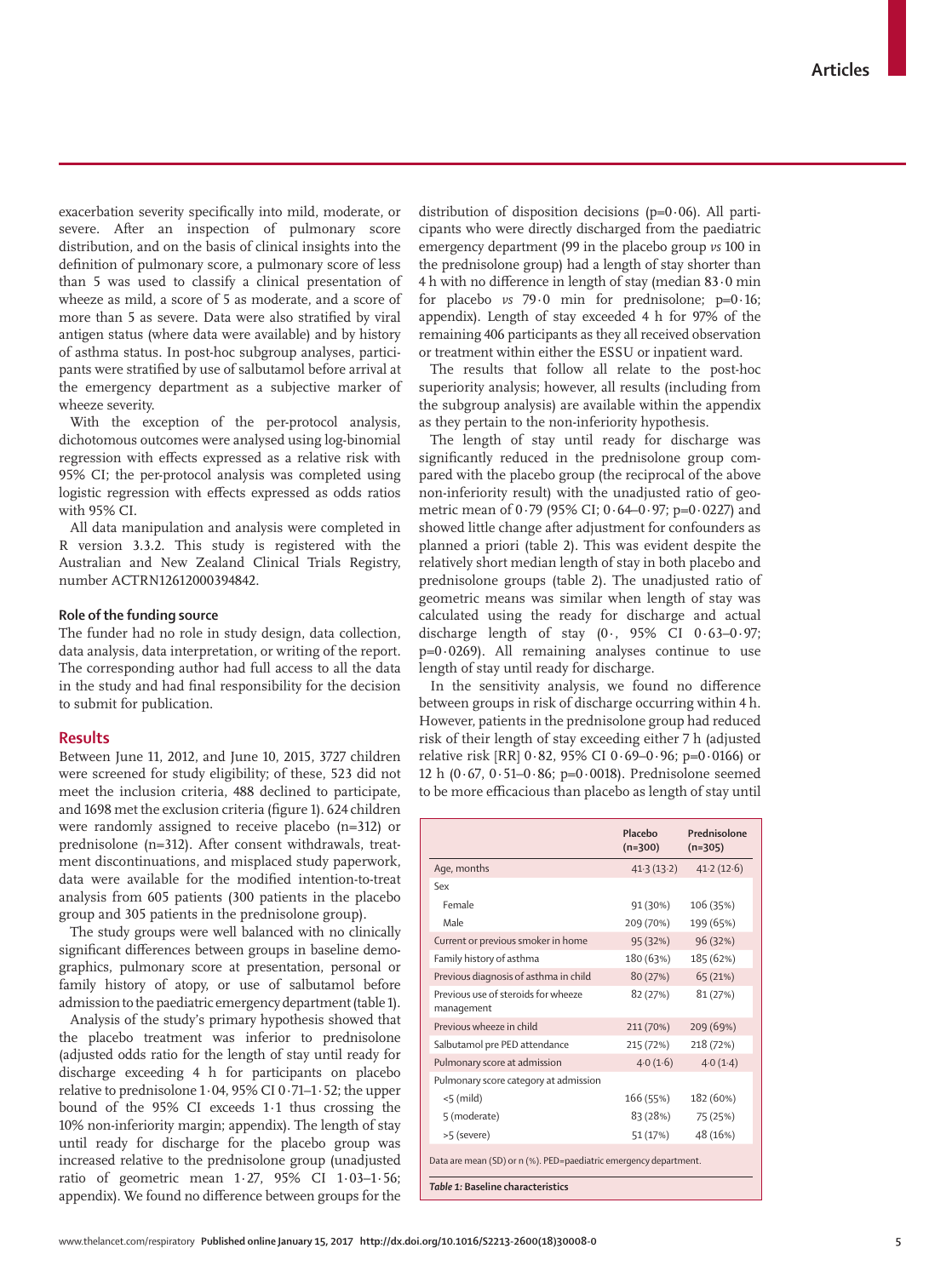|                        | Placebo<br>$(n=300)$ | Prednisolone<br>$(n=305)$ | Unadjusted<br>model<br>coefficient<br>$(95%$ CI) <sup>*</sup> | p value | Adjusted<br>model<br>coefficient<br>(95% CI) <sup>+</sup> | p value |
|------------------------|----------------------|---------------------------|---------------------------------------------------------------|---------|-----------------------------------------------------------|---------|
| <b>Primary outcome</b> |                      |                           |                                                               |         |                                                           |         |
| Length of stay, min    | 540 (124-971)        | 370 (121-709)             | 0.79<br>$(0.64 - 0.97)$                                       | 0.0227  | 0.80<br>$(0.65 - 0.99)$                                   | 0.0393  |
| Sensitivity analysis   |                      |                           |                                                               |         |                                                           |         |
| Length of stay $>4$ h  | 196 (65%)            | 195 (64%)                 | 0.98<br>$(0.87 - 1.10)$                                       | 0.72    | 1.01<br>$(0.89 - 1.14)$                                   | 0.89    |
| Length of stay >7 h    | 170 (57%)            | 139 (46%)                 | 0.80<br>$(0.69 - 0.94)$                                       | 0.0067  | 0.82<br>$(0.69 - 0.96)$                                   | 0.0166  |
| Length of stay >12 h   | 115 (38%)            | 75 (25%)                  | 0.64<br>$(0.50 - 0.82)$                                       | 0.0003  | 0.67<br>$(0.51 - 0.86)$                                   | 0.0018  |

Data are median (IQR) or n (%), unless indicated otherwise. \*Model coefficient is either the ratio, for prednisolone relative to placebo, of geometric means (logged continuous variable) from a linear regression model or the relative risk (dichotomous variable) from a log-binomial regression. †Model adjustments include age, personal and family history of atopy, baseline pulmonary score, and presence of virus.

*Table 2:* **Unadjusted and adjusted model outputs for length of stay until ready for discharge (primary outcome) and sensitivity analysis (post-hoc superiority analysis)**



*Figure 2:* **Kaplan-Meier plot showing the proportion of children remaining in hospital over time within each treatment group**

ready for discharge increased (figure 2), with a separation in the curves for proportion of patients in hospital beginning at about 200 min.

The first subgroup analysis involved stratification by baseline pulmonary score with patients grouped on the basis of severity (table 3). Within the mild subgroup, prednisolone was associated with reduced risk of length of stay exceeding 12 h (adjusted RR 0·63, 95% CI  $0.42-0.96$ ; p= $0.0329$ ). The result was similar within the severe subgroup, where prednisolone was also associated with reduced risk of length of stay exceeding 7 h (0·76, 0·58–0·99; p=0·0428). The magnitude of the effect sizes for continuous length of stay hours increased with increasing baseline wheeze severity (table 3).

A second post-hoc subgroup analysis involved stratification by whether or not inhaled salbutamol had been administered before the emergency department attendance (table 3). Within the group of patients that had received inhaled salbutamol before attending the emergency department, prednisolone was associated with an overall reduced length of stay and reduced risk of length of stay exceeding 7 h or 12 h, independent of pulmonary score at presentation, but not in patients who had not received prior salbutamol. A third subgroup analysis involved stratification by presence of viral antigen (viral antigen data available for 531 [88%] patients). Treatment efficacy was broadly similar within the viral antigen-positive and viral antigen-negative groups (table 3) and with no significant findings on the primary outcome related to type or combination of viruses detected (table 4). Prednisolone was associated with a reduced risk of length of stay exceeding 12 h in both groups (with or without presence of viral antigen; table 3). The fourth subgroup analysis involved stratification based on prior diagnosis of asthma; prednisolone was associated with a significantly reduced risk of length of stay exceeding 7 h or 12 h in the subgroup of patients with previously diagnosed asthma, but not in the subgroup of patients with no previous diagnosis (table 3).

Follow-up data up to 3 months after discharge from hospital were available for 576 of 605 patients (296 [97%] of 305 patients in the prednisolone group *vs* 280 [93%] of 300 patients in the placebo group). Of the 26 patients who re-attended the paediatric emergency department (15 patients in the prednisolone group *vs* 13 in the placebo group; p=0·85; appendix), 15 patients were discharged (nine *vs* six), and steroids were prescribed at representation for three patients in the prednisolone group and two patients in placebo group. Similar numbers of patients who had been admitted required observation within ESSU (three *vs* three), were admitted to the inpatient ward (one *vs* three), and admitted to paediatric intensive care unit (one *vs* none).

No difference was seen between the groups in the follow-up secondary outcome data for total number of bronchodilator actuations in the paediatric emergency department (18·9 patients for placebo *vs* 18·2 patients for prednisolone;  $p=0.23$ ), family doctor medical review, episodes of recurrent wheeze, or subsequent asthma diagnosis (appendix).

No serious adverse events were reported during the study or follow-up period. One child in the placebo group developed a non-specific maculopapular rash 5 h after receiving study drug, but this resolved spontaneously; this patient was withdrawn from the study at the guardian's request. Two children (one from each group) were reported to be hyperactive during follow-up assessments. 30 (5%) patients had protocol deviations and received corticosteroid during their hospital stay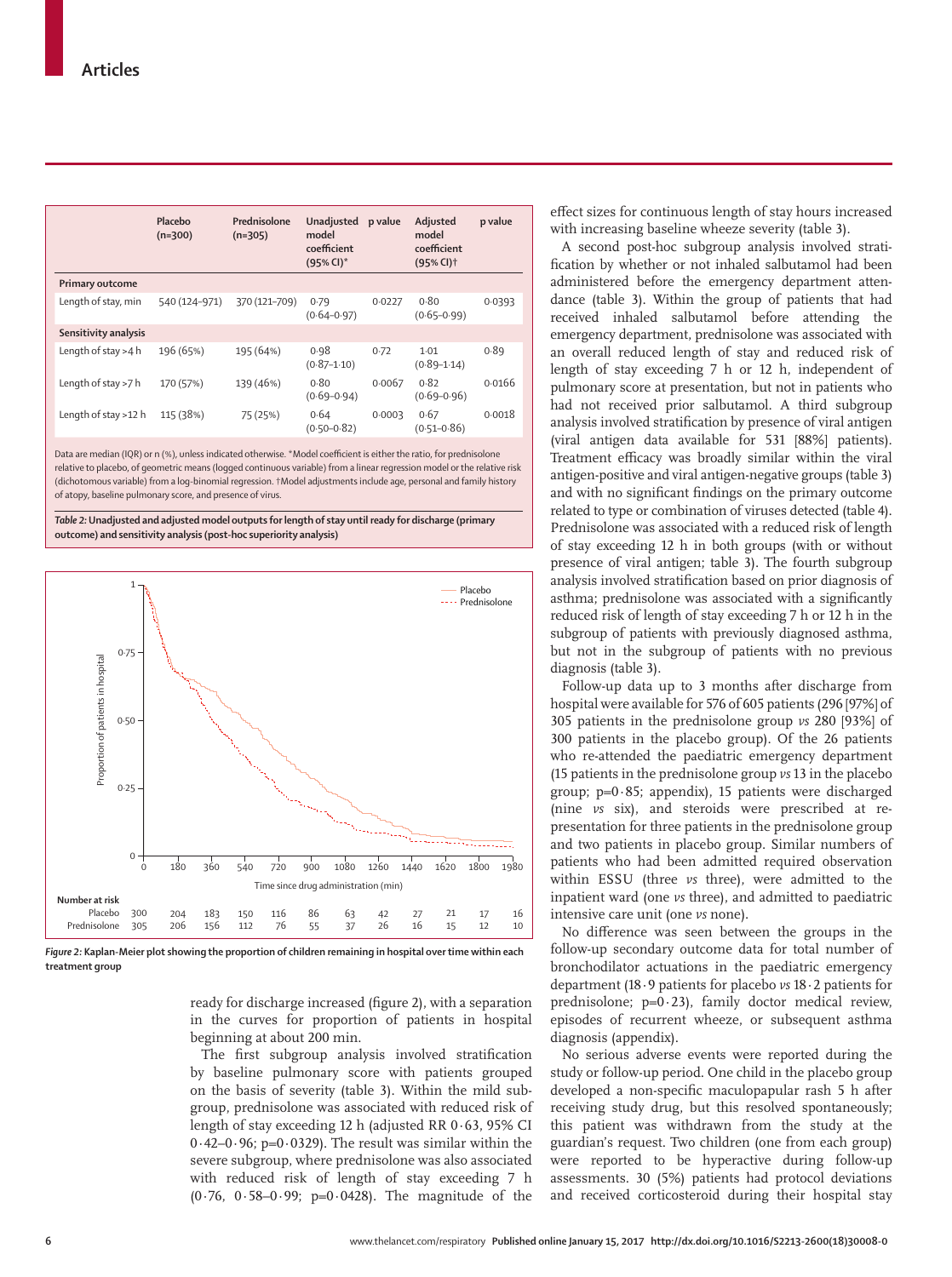|                                                                 | Placebo (n=300) | Prednisolone<br>$(n=305)$ | Unadjusted model<br>coefficient (95% CI)* | p value  | Adjusted model<br>coefficient (95% CI) <sup>+</sup> | p value |  |
|-----------------------------------------------------------------|-----------------|---------------------------|-------------------------------------------|----------|-----------------------------------------------------|---------|--|
| Baseline pulmonary score <5 (mild)                              |                 |                           |                                           |          |                                                     |         |  |
| Total, min                                                      | 292 (80-759)    | 270 (87-561)              | $0.89(0.67 - 1.18)$                       | 0.41     | $0.89(0.66 - 1.22)$                                 | 0.48    |  |
| >4 h                                                            | 86 (52%)        | 96 (53%)                  | $1.02(0.83 - 1.24)$                       | 0.86     | $1.07(0.87-1.32)$                                   | 0.51    |  |
| >7 h                                                            | 71 (43%)        | 65 (36%)                  | $0.84(0.64 - 1.09)$                       | 0.18     | $0.83(0.63 - 1.09)$                                 | 0.17    |  |
| >12 h                                                           | 46 (28%)        | 31 (17%)                  | $0.61(0.41 - 0.92)$                       | 0.0182   | $0.63(0.42 - 0.96)$                                 | 0.0329  |  |
| Baseline pulmonary score=5 (moderate)                           |                 |                           |                                           |          |                                                     |         |  |
| Total, min                                                      | 717 (348-1108)  | 550 (292-870)             | $0.78(0.56 - 1.08)$                       | 0.14     | $0.79(0.56 - 1.13)$                                 | 0.20    |  |
| >4 h                                                            | 65 (78%)        | 59 (79%)                  | $1.00(0.85 - 1.18)$                       | 0.96     | $1.01(0.98 - 1.05)$                                 | 0.51    |  |
| >7 h                                                            | 58 (70%)        | 45 (60%)                  | $0.86(0.68 - 1.08)$                       | 0.20     | $0.88(0.70 - 1.11)$                                 | 0.28    |  |
| >12 h                                                           | 40 (48%)        | 26 (35%)                  | $0.72(0.49 - 1.05)$                       | 0.09     | $0.76(0.51 - 1.14)$                                 | 0.18    |  |
| Baseline pulmonary score >5 (severe)                            |                 |                           |                                           |          |                                                     |         |  |
| Total, min                                                      | 890 (625-1262)  | 620 (305-1015)            | $0.66(0.45 - 0.95)$                       | 0.0279   | $0.62(0.41 - 0.95)$                                 | 0.0321  |  |
| >4 h                                                            | 45 (88%)        | 40 (83%)                  | $0.94(0.80 - 1.11)$                       | 0.49     | $0.88(0.75 - 1.04)$                                 | 0.14    |  |
| >7 h                                                            | 41 (80%)        | 29 (60%)                  | $0.75(0.58 - 0.98)$                       | 0.0354   | $0.76(0.58 - 0.99)$                                 | 0.0428  |  |
| >12 h                                                           | 29 (57%)        | 18 (38%)                  | $0.66(0.43 - 1.02)$                       | 0.06     | $0.65(0.42 - 1.00)$                                 | 0.05    |  |
| No salbutamol received before admission to emergency department |                 |                           |                                           |          |                                                     |         |  |
| Total, min                                                      | 400 (110-765)   | 438 (100-725)             | $1.00(0.70 - 1.43)$                       | $1-00$   | $1.09(0.74 - 1.61)$                                 | 0.67    |  |
| >4 h                                                            | 50 (59%)        | 57 (66%)                  | $1.11(0.88 - 1.41)$                       | 0.37     | $1.17(0.93 - 1.48)$                                 | 0.19    |  |
| >7 h                                                            | 41 (48%)        | 46 (53%)                  | $1.10(0.81 - 1.47)$                       | 0.54     | $1.09(0.80 - 1.47)$                                 | 0.59    |  |
| >12 h                                                           | 24 (28%)        | 23 (26%)                  | $0.94(0.57 - 1.52)$                       | 0.79     | $0.99(0.60 - 1.64)$                                 | 0.98    |  |
| Salbutamol received before admission to emergency department    |                 |                           |                                           |          |                                                     |         |  |
| Total, min                                                      | 615 (142-1000)  | 350 (125-700)             | $0.71(0.56 - 0.92)$                       | 0.0088   | $0.71(0.54 - 0.93)$                                 | 0.0140  |  |
| >4 h                                                            | 146 (68%)       | 138 (63%)                 | $0.93(0.81 - 1.07)$                       | 0.31     | $0.94(0.81 - 1.09)$                                 | 0.42    |  |
| >7 h                                                            | 129 (60%)       | 93 (43%)                  | $0.71(0.59 - 0.86)$                       | 0.0004   | $0.70(0.57 - 0.86)$                                 | 0.0007  |  |
| >12 h                                                           | 91 (42%)        | 52 (24%)                  | $0.56(0.42 - 0.75)$                       | < 0.0001 | $0.56(0.42 - 0.76)$                                 | 0.0002  |  |
| No virus detected (n=186)‡                                      |                 |                           |                                           |          |                                                     |         |  |
| Total, min                                                      | 545 (128-895)   | 325 (130-640)             | $0.72(0.49 - 1.03)$                       | 0.08     | $0.72(0.49 - 1.04)$                                 | 0.08    |  |
| >4 h                                                            | 57 (64%)        | 60 (62%)                  | $0.97(0.77 - 1.20)$                       | 0.76     | $0.98(0.79 - 1.22)$                                 | 0.86    |  |
| >7 h                                                            | 48 (54%)        | 39 (40%)                  | $0.75(0.55 - 1.02)$                       | 0.06     | $0.74(0.55 - 1.01)$                                 | 0.06    |  |
| >12 h                                                           | 33 (37%)        | 19 (20%)                  | $0.53(0.33 - 0.86)$                       | 0.0100   | $0.53(0.33 - 0.87)$                                 | 0.0113  |  |
| Virus detected (n=345)‡                                         |                 |                           |                                           |          |                                                     |         |  |
| Total, min                                                      | 559 (109-1032)  | 405 (125-750)             | $0.86(0.65 - 1.13)$                       | 0.27     | $0.85(0.65 - 1.13)$                                 | 0.27    |  |
| >4 h                                                            | 116 (66%)       | 112 (66%)                 | $1.01(0.86 - 1.17)$                       | 0.94     | $1.02(0.88 - 1.19)$                                 | 0.76    |  |
| >7 h                                                            | 103 (59%)       | 83 (49%)                  | $0.84(0.69-1.02)$                         | 0.08     | $0.85(0.70-1.03)$                                   | 0.10    |  |
| >12 h                                                           | 69 (39%)        | 48 (28%)                  | $0.72(0.54 - 0.98)$                       | 0.0364   | $0.73(0.54 - 0.99)$                                 | 0.0395  |  |
| No previously diagnosed asthma                                  |                 |                           |                                           |          |                                                     |         |  |
| Total, min                                                      | 570 (105-960)   | 430 (138-832)             | $0.92(0.64 - 1.33)$                       | 0.67     | $1.00(0.69-1.46)$                                   | $1-00$  |  |
| >4 h                                                            | 57 (64%)        | 66 (69%)                  | $1.07(0.87 - 1.32)$                       | 0.50     | $1.15(0.94 - 1.41)$                                 | 0.18    |  |
| >7 h                                                            | 51 (57%)        | 49 (51%)                  | $0.89(0.68 - 1.16)$                       | 0.39     | $0.96(0.74 - 1.24)$                                 | 0.74    |  |
| >12 h                                                           | 34 (38%)        | 28 (29%)                  | $0.76(0.51 - 1.15)$                       | 0.20     | $0.80(0.53 - 1.21)$                                 | 0.29    |  |
| Previously diagnosed asthma                                     |                 |                           |                                           |          |                                                     |         |  |
| Total, min                                                      | 535 (128-972)   | 349 (115-699)             | $0.73(0.57 - 0.94)$                       | 0.0143   | $0.71(0.54 - 0.93)$                                 | 0.0144  |  |
| >4 h                                                            | 139 (66%)       | 129 (62%)                 | $0.94(0.81 - 1.08)$                       | 0.37     | $0.92(0.79 - 1.08)$                                 | 0.31    |  |
| >7 h                                                            | 119 (56%)       | 90 (43%)                  | $0.76(0.63 - 0.93)$                       | 0.0069   | $0.73(0.59 - 0.91)$                                 | 0.0044  |  |
| >12 h                                                           | 81 (38%)        | 47 (23%)                  | $0.59(0.43 - 0.79)$                       | 0.0006   | $0.58(0.42 - 0.80)$                                 | 0.0008  |  |

Data are n (%) or median (IQR), unless indicated otherwise. \*Model coefficient is either the ratio (95% CI), for prednisolone relative to placebo, of geometric means (logged continuous variable) from a linear regression model or the relative risk (dichotomous variable) from a log-binomial regression and 95% CI. †Model adjustments include age, personal and family history of atopy, baseline pulmonary score, and presence of virus (where appropriate). ‡Viral testing data only collected for 531 (88%) participants.

*Table 3:* **Unadjusted and adjusted model output for length of stay until ready for discharge (primary outcome) and sensitivity analysis, by subgroup (post-hoc superiority analysis)**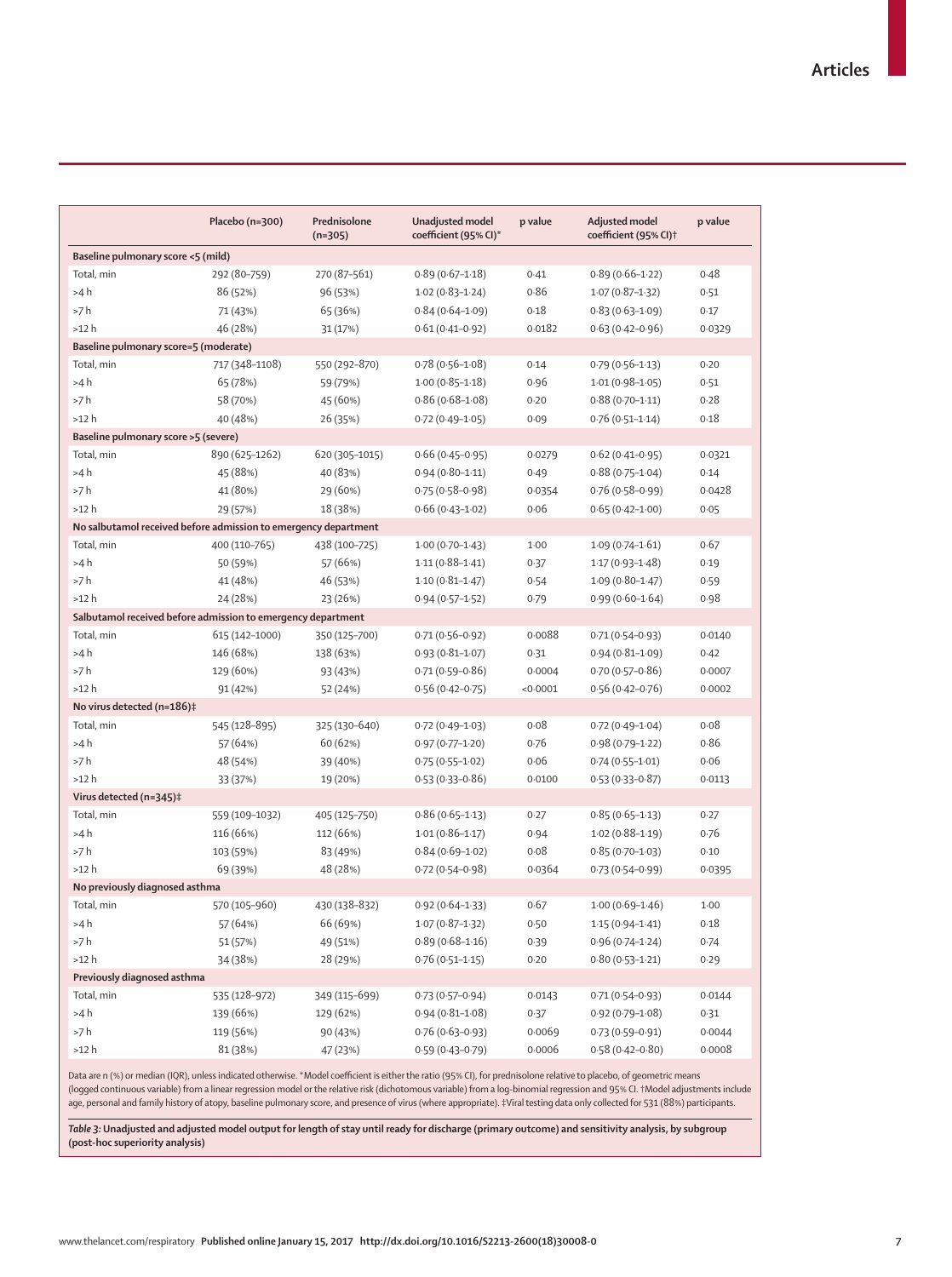|                                                              | Placebo (n=265) |                     | Prednisolone (n=266) |                      | <b>Effect size</b><br>$(95%$ CI) <sup>*</sup> | p valuet |
|--------------------------------------------------------------|-----------------|---------------------|----------------------|----------------------|-----------------------------------------------|----------|
|                                                              | Patients        | Length of stay, min | Patients             | Length of stay, min  |                                               |          |
| Positive for virus                                           | 176/265 (66%)   | $\cdot$             | 169/266 (64%)        | $\ddot{\phantom{a}}$ | $0.88(0.62 - 1.26)$                           | 0.55     |
| Rhinovirus only                                              | 133             | 615 (110-1065)      | 125                  | 470 (155-775)        | $0.89(0.65 - 1.21)$                           | 0.45     |
| Respiratory syncytial virus only                             |                 | 439 (372-1000)      | 13                   | 563 (335-1890)       | $1.05(0.36-3.09)$                             | 0.93     |
| Rhinovirus with another virus<br>identified                  | 168             | 559 (104-1019)      | 156                  | 400 (116-736)        | $0.83(0.63 - 1.11)$                           | 0.21     |
| Respiratory syncytial virus with<br>another virus identified | 42              | 434 (94-828)        | 44                   | 332 (92-706)         | $0.80(0.44 - 1.47)$                           | 0.47     |
| Other viruses identified in isolation                        | 14              | 228 (76-828)        | 16                   | 122 (77-662)         | $0.58(0.17-1.98)$                             | 0.37     |
|                                                              |                 |                     |                      |                      |                                               |          |

Data are n/N (%), n, or median (IQR), unless indicated otherwises. \*Relative risk or ratio geometric means for logged length of stay for prednisolone relative to placebo. †p value calculated from a χ² test for categorical variables or Student's *t* test for continuous variables (logged).

*Table 4:* **Descriptive statistics (including length of stay until ready for discharge) for virus detection, by virus type and treatment group (post-hoc superiority analysis)**

(23 patients in the placebo group *vs* seven patients in the prednisolone group). A further 34 (6%) patients did not complete the 3-day course of study drug after discharge (19 *vs* 15) due to parental decision.

# **Discussion**

This trial was planned and undertaken to demonstrate non-inferiority of placebo relative to a 3-day course of oral prednisolone in patients of preschool age presenting to a paediatric emergency department with a presumed virusassociated wheezing episode. With the primary hypothesis being disproved, results of a post-hoc superiority analysis (undertaken before unblinding of the data and biostatistical staff) showed a significant reduction in length of stay until ready for discharge in children who received oral prednisolone, with the greatest effect seen in subgroup analysis in patients with features of severe wheeze or prior history of asthma. We found no apparent effect of oral steroids on reducing the incidence of short stays (<4 h) in post-hoc sensitivity analysis, which is probably because the patients who had short visits had the mildest symptoms. The likelihood of the hospital stays exceeding 7 h or 12 h was significantly reduced in the prednisolone group compared with the placebo group in the post-hoc sensitivity analysis, and the median length of stay for the prednisolone group was nearly 3 h (170 min) shorter in the prednisolone group than the placebo group. The absolute reduction in the percentage of patients with a length of stay exceeding 12 h (13%) represents a number needed to treat of about eight patients to prevent the length of stay of one patient exceeding 12 h.

These findings might appear to contradict those of a previous study of a  $678$  patient cohort,<sup>14</sup> in which no statistically significant reduction in hospital stay was found for those receiving prednisolone. However, comparison of confidence intervals between the datasets reveals substantial overlap, and the overall findings should be considered broadly consistent. The present study was powered to detect a ratio of 0·85, but we observed and report a ratio of  $0.79$ , which suggests a larger effect than anticipated but with an increased variability, as shown by the upper bound of the 95% CI approaching 1 (95% CI 0·64–0·97), whereas Panickar and colleagues<sup>14</sup> report an unadjusted ratio of  $0.90$  (95% CI  $0.77-1.05$ ).

The superiority of prednisolone in this study could be explained by our study design to address the limitations identified in the previous study, $44$  which had led to concerns with the generalisability of their conclusions.<sup>22</sup> To address some of these limitations, our study design included an entry age limit of 2 years rather than 10 months as in the study by Panickar and colleagues $14$  to reduce the likelihood of including patients with bronchiolitis, which occurs in children younger than 2 years<sup>23</sup> and for whom corticosteroid use is known to be ineffective.<sup>24</sup> We also included patients with markers of moderate-tosevere wheezing episodes to allow findings to be applied across a broad range of wheeze severity presentations. The recording of wheeze severity using the pulmonary score before any bronchodilator therapy was given in the emergency department provided an objective assessment of the severity at the point of entry to the emergency department, both in patients who had received therapies before admission and those who had not. Further studies will be necessary to determine which subgroups of children with heterogeneous wheeze aged 1–2 years would potentially benefit from steroids.

In subgroup analyses, the significant reduction in length of stay after prednisolone treatment in patients who had received treatment with inhaled bronchodilators before admission to the paediatric emergency department identifies a cohort that had already shown suboptimal bronchodilator response and would benefit from early administration of oral corticosteroid therapy to reduce the length of stay in hospital; the reduction with prednisolone treatment in the proportion of patients with a length of stay exceeding 12 h was larger in the group of patients who had received bronchodilators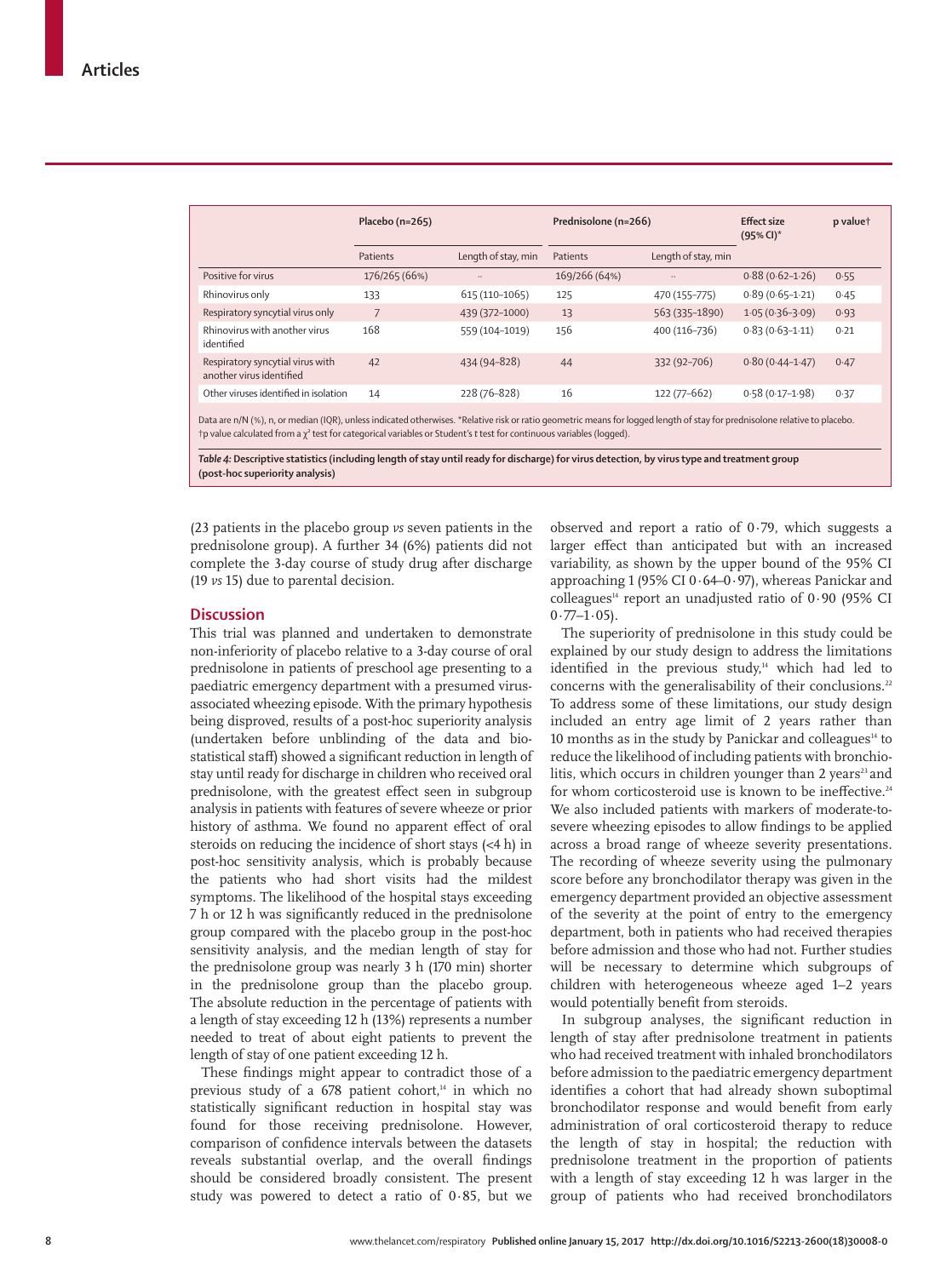before coming to the emergency department (18%) and in patients with high baseline pulmonary score (19%) than the overall reduction in the number of patients with length of stay exceeding 12 h (13%; table 2; table 3). This reduction was also seen in patients with prior history of asthma (15%). These data suggest a number needed to treat (within these categories) of about six patients. Although the findings are compelling, we note that the sample size was smaller for these subgroup analyses than the primary analysis. Despite there being equal distribution of patients between placebo and treatment groups for these subgroup analyses, patients were not randomly assigned to treatment group primarily on the basis of either wheeze severity at presentation or salbutamol use before admission to the emergency department.

Family history or personal history of atopy have previously been identified as major risk factors<sup>25</sup> for further episodes of wheeze after preschool age. When these factors were included in the statistical model, the main effect estimate for prednisolone was not significantly altered (table 2, appendix). These factors do not, at preschool age, appear to significantly modify steroid responsiveness in the setting of a virus-associated wheezing episode. Findings in previous studies<sup>3</sup> have suggested steroid responsiveness might be organismdependent. In the two-thirds of the study patients tested for viral antigen, a triggering virus was identified and yet we found no significant difference in length of stay by virus type in subgroup analysis (table 4).

The strengths of our study include the large sample size, broadly applicable inclusion criteria, and a comprehensive set of outcomes with a high rate of successful follow-up. However, the limitations of this study relate to the study being done in a single centre and to recruitment difficulties due to dependence on clinical staff in a busy paediatric emergency department remembering to recruit. Rotational staff also needed repeated training of the study protocols to achieve consistent recruitment. These factors resulted in a high nonparticipation rate. 5% of patients had a protocol deviation whereby they received prednisolone after receiving the study drug. All these patients were admitted and the inpatient clinicians chose to alter treatment as per protocol. The larger number of patients who had received placebo might have reduced the ability to measure the effect of prednisolone on outcomes. The pulmonary score was used to assess wheeze severity as it had previously been instituted into departmental protocols. This score has been validated in children aged 5 years and older,<sup>18</sup> but is not fully validated in children younger than 5 years; it follows that our categorisation of mild, moderate, and severe is not validated within this tool. The three variables were broadly similar to other paediatric wheeze severity scoring systems, and to minimise confusion for clinical staff, we chose to continue with using the score already established within the department. The follow-up data

were not complete, but more than 95% of patients had a minimum of one follow-up contact.

In conclusion, oral prednisolone had a clear benefit compared with placebo in reducing the length of stay in children presenting to a paediatric emergency department with virus-associated wheeze, with the greatest efficacy seen in patients with either severe features of wheeze at presentation, receiving salbutamol before presentation, or prior history of asthma. Past or family history of atopy or the presence of a virus on sampling were not predictors of steroid responsiveness, and no other significant predictors were found.

#### **Contributors**

SJF and MLB devised the protocol, obtained the funding, were actively involved in recruitment, wrote the manuscript draft, and revised the manuscript. MNC undertook the statistical analysis and contributed to the manuscript preparation and revisions of the manuscript. SO was a research assistant for the study and was substantially involved in data and manuscript preparation. All authors have approved the manuscript for publication.

#### **Declaration of interests**

We declare no competing interests.

#### **Acknowledgments**

We thank Verity Watt, Tim Loy, Jeremy Rogers, and Sharon O'Brien for their assistance in data acquisition and database entry. Thanks to Chisha Sikazwe and Siew-Kim Khoo for assistance with viral testing. This study was supported by a State Health Targeted Research Grant 2012 from the Western Australian Department of Health.

#### **References**

- Martinez FD, Wright AL, Taussig LM, Holberg CJ, Halonen M, Morgan WJ. Asthma and wheezing in the first six years of life. *N Engl J Med* 1995; **332:** 133–38.
- 2 Bisgaard H, Szefler S. Prevalence of asthma-like symptoms in young children. *Pediatr Pulmonol* 2007; **42:** 723–28.
- Jartti T, Lehtinen P, Vanto T, et al. Efficacy of prednisolone in children hospitalized for recurrent wheezing. *Pediatr Allergy Immunol* 2007; **18:** 326–34.
- 4 Hogg C, Bush A. Childhood asthma—all that wheezes is not inflammation. *Clin Exp Allergy* 1997; **27:** 991–94.
- 5 Wilson N, Sloper K, Silverman M. Effect of continuous treatment with topical corticosteroid on episodic viral wheeze in preschool children. *Arch Dis Child* 1995; **72:** 317–20.
- 6 Stevenson EC, Turner G, Heaney LG, et al. Bronchoalveolar lavage findings suggest two different forms of childhood asthma. *Clin Exp Allergy* 1997; **27:** 1027–35.
- 7 Saglani S, Malmström K, Pelkonen AS, et al. Airway remodelling and inflammation in symptomatic infants with reversible airflow obstruction. *Am J Respir Crit Care Med* 2005; **171:** 722–27.
- Maclennan C, Hutchinson P, Holdsworth S, Bardin PG, Freezer NJ. Airway inflammation in asymptomatic children with episodic wheeze. *Pediatr Pulmonol* 2006; **41:** 577–83.
- Le Bourgeois M, Goncalves M, Le Clainche L, et al. Bronchoalveolar cells in in children <3 years old with severe recurrent wheezing. *Chest* 2002; **122:** 791–97.
- 10 Rowe BH, Spooner C, Ducharme F, Bretzlaff J, Bota G. Early emergency department treatment of acute asthma with systemic corticosteroids. *Cochrane Database Syst Rev* 2001; **1:** CD002178.
- 11 Smith M, Iqbal S, Elliott TM, Everard M, Rowe BH. Corticosteroids for hospitalised children with acute asthma. *Cochrane Database Syst Rev* 2003; **1:** CD002886.
- 12 Csonka P, Kaila M, Laippala P, Iso-Mustajarvi M, Vesikari T, Ashorn P. Oral prednisolone in the acute management of children age 6 to 35 months with viral respiratory infection-induced lower airway disease: a randomized, placebo-controlled trial. *J Pediatr* 2003; **143:** 725–30.
- 13 Jartti T, Lehtinen P, Vanto T, et al. Evaluation of the efficacy of prednisolone in early wheezing induced by rhinovirus or respiratory syncytial virus. *Pediatr Infect Dis J* 2006; **25:** 482–88.